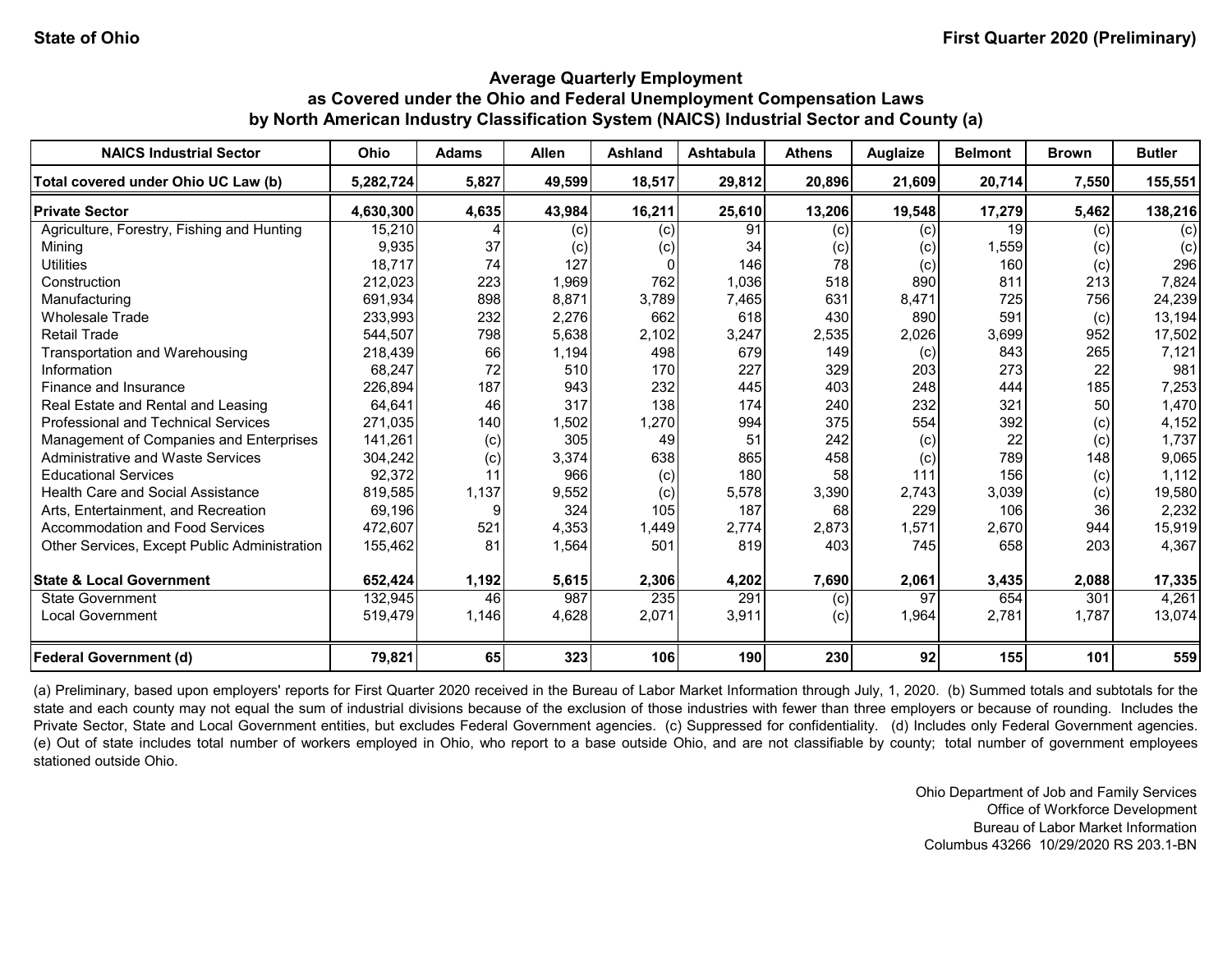| <b>NAICS Industrial Sector</b>               | Carroll | Champaign | <b>Clark</b> | <b>Clermont</b> | <b>Clinton</b> | Columbiana | Coshocton | Crawford | Cuyahoga | <b>Darke</b> |
|----------------------------------------------|---------|-----------|--------------|-----------------|----------------|------------|-----------|----------|----------|--------------|
| Total covered under Ohio UC Law (b)          | 6,186   | 10,578    | 45,826       | 57,786          | 17,686         | 28,750     | 9,564     | 12,568   | 705,381  | 17,861       |
| <b>Private Sector</b>                        | 5,187   | 8,634     | 39,473       | 50,697          | 15,524         | 24,510     | 8,141     | 10,852   | 628,021  | 15,760       |
| Agriculture, Forestry, Fishing and Hunting   |         | (c)       | 399          | (c)             | 110            | 174        | 62        | (c)      | 263      | (c)          |
| Minina                                       | 93      | (c)       | 83           | (c)             |                | 144        | 70        | (c)      | 395      | (c)          |
| <b>Utilities</b>                             | (c)     | (c)       | (c)          | 361             | (c)            | (c)        | 154       | (c)      | 1,354    | 49           |
| Construction                                 | 422     | 227       | 970          | 3,245           | 344            | 1,499      | 284       | 402      | 20,492   | 796          |
| Manufacturing                                | 1,213   | 3,922     | 6,595        | 6,340           | 3,259          | 6,469      | 2,594     | 2,399    | 66,861   | 4,560        |
| <b>Wholesale Trade</b>                       | (c)     | (c)       | (c)          | 2,050           | (c)            | (c)        | 167       | (c)      | 33,841   | 855          |
| <b>Retail Trade</b>                          | 814     | 958       | 5,044        | 9,295           | 1,476          | 3,441      | 1,158     | 1,302    | 58,820   | 1,879        |
| Transportation and Warehousing               | 380     | 276       | 2,340        | 2,520           | 3,688          | 1,066      | 220       | 399      | 24,784   | 1,132        |
| Information                                  | 22      | 43        | 98           | 1,217           | 642            | 110        | 51        | 36       | 10,501   | 37           |
| Finance and Insurance                        | 78      | 179       | 2,474        | 2,325           | 360            | 474        | 202       | 564      | 39,667   | 565          |
| Real Estate and Rental and Leasing           | 106     | 68        | 434          | 822             | 198            | 194        | 45        | 63       | 12,479   | 104          |
| <b>Professional and Technical Services</b>   | (c)     | 244       | 883          | 2,592           | 224            | 430        | (c)       | (c)      | 46,865   | 374          |
| Management of Companies and Enterprises      | (c)     | (c)       | 1,242        | 510             | 255            | 153        | (c)       | (c)      | 23,466   | 14           |
| <b>Administrative and Waste Services</b>     | 131     | (c)       | 2,820        | 2,537           | 321            | 990        | 232       | 494      | 47,613   | 517          |
| <b>Educational Services</b>                  | (c)     | 139       | 674          | 515             | 271            | 170        | 96        | (c)      | 19,700   | 67           |
| <b>Health Care and Social Assistance</b>     | (c)     | 981       | 7,350        | 6,369           | 1,633          | 4,669      | 1,717     | (c)      | 130,783  | 2,352        |
| Arts, Entertainment, and Recreation          | 51      | 85        | 305          | 859             | 161            | 226        | 86        | 45       | 12,179   | 136          |
| Accommodation and Food Services              | 584     | 674       | 4,514        | 6,981           | 1,324          | 2,396      | 608       | 1,106    | 56,699   | 1,047        |
| Other Services, Except Public Administration | 191     | 366       | 1,481        | 2,037           | 279            | 1,067      | 221       | 376      | 21,259   | 627          |
| <b>State &amp; Local Government</b>          | 999     | 1,944     | 6,353        | 7,089           | 2,162          | 4,240      | 1,423     | 1,716    | 77,360   | 2,101        |
| <b>State Government</b>                      | 38      | 48        | 152          | 804             | 133            | 284        | 48        | 124      | 4,767    | 47           |
| <b>Local Government</b>                      | 961     | 1,896     | 6,201        | 6,285           | 2,029          | 3,956      | 1,375     | 1,592    | 72,593   | 2,054        |
| <b>Federal Government (d)</b>                | 45      | 68        | 521          | 371             | 132            | 586        | 79        | 78       | 16,212   | 102          |

(a) Preliminary, based upon employers' reports for First Quarter 2020 received in the Bureau of Labor Market Information through July, 1, 2020. (b) Summed totals and subtotals for the state and each county may not equal the sum of industrial divisions because of the exclusion of those industries with fewer than three employers or because of rounding. Includes the Private Sector, State and Local Government entities, but excludes Federal Government agencies. (c) Suppressed for confidentiality. (d) Includes only Federal Government agencies. (e) Out of state includes total number of workers employed in Ohio, who report to a base outside Ohio, and are not classifiable by county; total number of government employees stationed outside Ohio.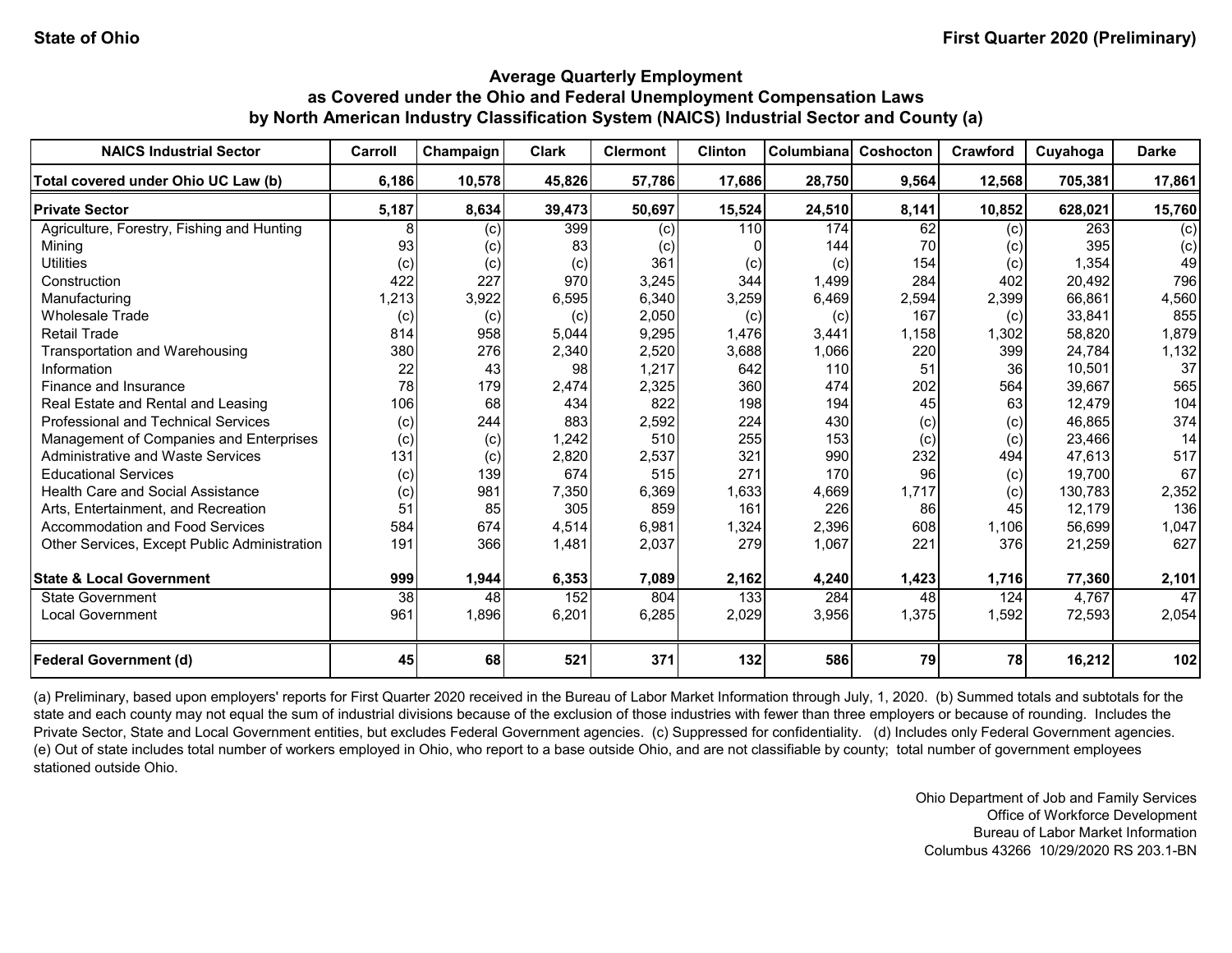| <b>NAICS Industrial Sector</b>               | <b>Defiance</b> | <b>Delaware</b> | Erie   | <b>Fairfield</b> | <b>Fayette</b> | <b>Franklin</b> | <b>Fulton</b> | Gallia | Geauga | Greene |
|----------------------------------------------|-----------------|-----------------|--------|------------------|----------------|-----------------|---------------|--------|--------|--------|
| Total covered under Ohio UC Law (b)          | 14,985          | 87,580          | 34,129 | 43,656           | 11,079         | 747,987         | 17,563        | 11,033 | 34,498 | 61,447 |
| <b>Private Sector</b>                        | 13,010          | 79,297          | 29,252 | 36,923           | 9,429          | 634,863         | 15,065        | 8,801  | 31,009 | 52,949 |
| Agriculture, Forestry, Fishing and Hunting   | 215             | (c)             | (c)    | 63               | 128            | 361             | (c)           | (c)    | (c)    | (c)    |
| Minina                                       |                 | (c)             | (c)    | 11               |                | 132             | (c)           | (c)    | (c)    | (c)    |
| <b>Utilities</b>                             | (c)             | 196             | (c)    | 260              | (c)            | 3,596           | (c)           | 528    | (c)    | (c)    |
| Construction                                 | 309             | 3,232           | 993    | 2,522            | 213            | 28,298          | 740           | 542    | 2,083  | 1,627  |
| Manufacturing                                | 2,940           | 6,244           | 6,025  | 4,251            | 1,792          | 37,157          | 6,141         | 546    | 7,268  | 2,887  |
| <b>Wholesale Trade</b>                       | (c)             | 2,580           | 1,055  | 906              | (c)            | 29,215          | 864           | 104    | 2,147  | 1,071  |
| <b>Retail Trade</b>                          | 2,291           | 11,757          | 4,716  | 6,473            | 2,010          | 64,293          | 1,575         | 1,349  | 4,546  | 10,038 |
| Transportation and Warehousing               | 677             | 2,234           | (c)    | 919              | 1,517          | 48,774          | (c)           | 270    | (c)    | (c)    |
| Information                                  | 179             | 584             | 427    | 226              | 33             | 14,180          | 53            | 35     | 92     | 558    |
| Finance and Insurance                        | 607             | 5,451           | 616    | 724              | 167            | 51,440          | 291           | 336    | 608    | 1,175  |
| Real Estate and Rental and Leasing           | 91              | 850             | 227    | 489              | 46             | 12,981          | 102           | 34     | 211    | 609    |
| <b>Professional and Technical Services</b>   | 182             | 5,963           | 563    | 1,165            | (c)            | 48,386          | (c)           | 104    | 1,241  | 10,488 |
| Management of Companies and Enterprises      | 35              | 9,863           | 246    | 176              | (c)            | 25,711          | (c)           | (c)    | 248    | 1,196  |
| <b>Administrative and Waste Services</b>     | 748             | 3,674           | 678    | 2,890            | 406            | 50,694          | 343           | (c)    | 1,797  | 1,453  |
| <b>Educational Services</b>                  | (c)             | 1,357           | 295    | 313              | (c)            | 11,676          | (c)           | (c)    | 731    | 1,924  |
| <b>Health Care and Social Assistance</b>     | (c)             | 8,966           | 4,801  | 7,446            | (c)            | 112,950         | (c)           | (c)    | 4,866  | 7,520  |
| Arts, Entertainment, and Recreation          | 119             | 2,396           | 1,664  | 403              | 102            | 9,937           | 288           | (c)    | 489    | 648    |
| Accommodation and Food Services              | 1,571           | 10,697          | 5,056  | 6,154            | 1,122          | 63,258          | 974           | (c)    | 2,464  | 8,704  |
| Other Services, Except Public Administration | 547             | 2,955           | 730    | 1,532            | 196            | 21,826          | 375           | 237    | 1,233  | 1,687  |
| <b>State &amp; Local Government</b>          | 1,975           | 8,283           | 4,877  | 6,733            | 1,650          | 113,124         | 2,498         | 2,232  | 3,489  | 8,498  |
| <b>State Government</b>                      | 81              | 357             | 969    | 743              | 45             | 57,210          | 115           | 258    | 228    | (c)    |
| <b>Local Government</b>                      | 1,894           | 7,926           | 3,908  | 5,990            | 1,605          | 55,914          | 2,383         | 1,974  | 3,261  | (c)    |
| <b>Federal Government (d)</b>                | 92              | 238             | 227    | 236              | 50             | 13,058          | 89            | 62     | 103    | 15,023 |

(a) Preliminary, based upon employers' reports for First Quarter 2020 received in the Bureau of Labor Market Information through July, 1, 2020. (b) Summed totals and subtotals for the state and each county may not equal the sum of industrial divisions because of the exclusion of those industries with fewer than three employers or because of rounding. Includes the Private Sector, State and Local Government entities, but excludes Federal Government agencies. (c) Suppressed for confidentiality. (d) Includes only Federal Government agencies. (e) Out of state includes total number of workers employed in Ohio, who report to a base outside Ohio, and are not classifiable by county; total number of government employees stationed outside Ohio.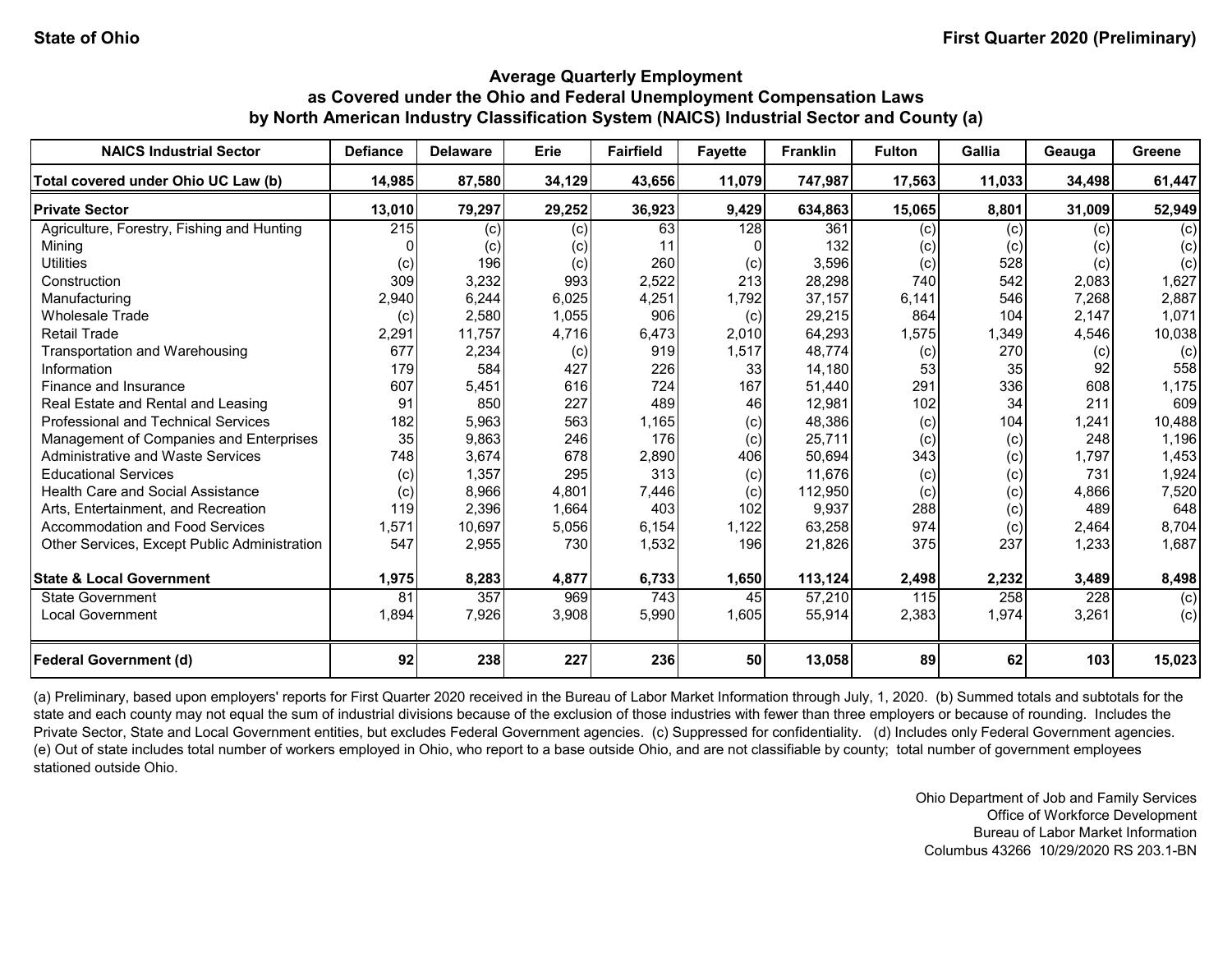| <b>NAICS Industrial Sector</b>               | <b>Guernsey</b> | <b>Hamilton</b> | <b>Hancock</b> | <b>Hardin</b> | <b>Harrison</b> | Henry        | Highland        | Hocking | <b>Holmes</b> | <b>Huron</b> |
|----------------------------------------------|-----------------|-----------------|----------------|---------------|-----------------|--------------|-----------------|---------|---------------|--------------|
| Total covered under Ohio UC Law (b)          | 14,325          | 506,875         | 45,379         | 8,195         | 3,509           | 10,180       | 10,117          | 6,395   | 19,698        | 20,023       |
| <b>Private Sector</b>                        | 12,181          | 461,624         | 42,184         | 6,863         | 2,760           | 8,333        | 7,912           | 4,765   | 18,153        | 17,579       |
| Agriculture, Forestry, Fishing and Hunting   | 35              | 348             | (c)            | (c)           | (c)             | (c)          | $\overline{36}$ | (c)     | 172           | (c)          |
| Mining                                       | 423             | 140             | (c)            | (c)           | (c)             | (c)          | 28              | (c)     | 58            | (c)          |
| <b>Utilities</b>                             | 58              | 1,375           | 104            | 49            | (c)             | 22           | 58              | (c)     | 130           | 48           |
| Construction                                 | 508             | 21,791          | 990            | 137           | 177             | 555          | 321             | 321     | 2,174         | 1,225        |
| Manufacturing                                | 2,748           | 49,525          | 11,638         | 1,785         | 423             | 3,060        | 1,734           | 926     | 7,309         | 5,680        |
| <b>Wholesale Trade</b>                       | 380             | 21,909          | 1,856          | 161           | 226             | 270          | 257             | 54      | 859           | 701          |
| <b>Retail Trade</b>                          | 1,486           | 41,714          | 4,103          | 875           | 271             | 976          | 1,612           | 849     | 2,533         | 2,031        |
| Transportation and Warehousing               | 677             | 12,358          | 4,285          | 207           | (c)             | 464          | 113             | (c)     | 838           | 976          |
| Information                                  | 67              | 8,364           | 267            | 29            | 36              | 71           | 58              | 17      | 81            | 126          |
| Finance and Insurance                        | 368             | 31,042          | 556            | 218           | 56              | 227          | 388             | 113     | 372           | 384          |
| Real Estate and Rental and Leasing           | 77              | 7,812           | 352            | 23            | 104             | 59           | 67              | 132     | 137           | 159          |
| <b>Professional and Technical Services</b>   | 406             | 38,903          | 1,722          | 132           | 74              | 90           | (c)             | (c)     | 344           | (c)          |
| Management of Companies and Enterprises      | 11              | 25,029          | 2,186          | $\Omega$      | (c)             | <sup>0</sup> | (c)             | (c)     | (c)           | (c)          |
| <b>Administrative and Waste Services</b>     | 260             | 31,342          | 1,934          | 143           | (c)             | 201          | 402             | 120     | (c)           | 375          |
| <b>Educational Services</b>                  | 52              | 11,056          | 872            | (c)           | $\Omega$        | 38           | 64              | (c)     | (c)           | 266          |
| <b>Health Care and Social Assistance</b>     | 2,650           | 89,768          | 5,599          | (c)           | 402             | 1,301        | 1,372           | (c)     | (c)           | 2,493        |
| Arts, Entertainment, and Recreation          | 41              | 9,633           | 177            | 49            | 10              | 37           | 61              | 27      | 40            | 80           |
| Accommodation and Food Services              | 1,629           | 44,523          | 4,181          | 737           | 233             | 552          | 922             | 1,104   | 1,407         | 1,714        |
| Other Services, Except Public Administration | 305             | 14,994          | 1,311          | 207           | 141             | 263          | 299             | 202     | 353           | 605          |
| <b>State &amp; Local Government</b>          | 2,144           | 45,251          | 3,195          | 1,332         | 749             | 1,847        | 2,205           | 1,630   | 1,545         | 2,444        |
| <b>State Government</b>                      | 505             | 9,222           | 170            | 37            | 44              | 40           | 85              | 174     | 44            | 76           |
| <b>Local Government</b>                      | 1,639           | 36,029          | 3,025          | 1,295         | 705             | 1,807        | 2,120           | 1,456   | 1,501         | 2,368        |
| <b>Federal Government (d)</b>                | 114             | 8,360           | 139            | 63            | 46              | 63           | 95 <sub>l</sub> | 48      | 59            | 133          |

(a) Preliminary, based upon employers' reports for First Quarter 2020 received in the Bureau of Labor Market Information through July, 1, 2020. (b) Summed totals and subtotals for the state and each county may not equal the sum of industrial divisions because of the exclusion of those industries with fewer than three employers or because of rounding. Includes the Private Sector, State and Local Government entities, but excludes Federal Government agencies. (c) Suppressed for confidentiality. (d) Includes only Federal Government agencies. (e) Out of state includes total number of workers employed in Ohio, who report to a base outside Ohio, and are not classifiable by county; total number of government employees stationed outside Ohio.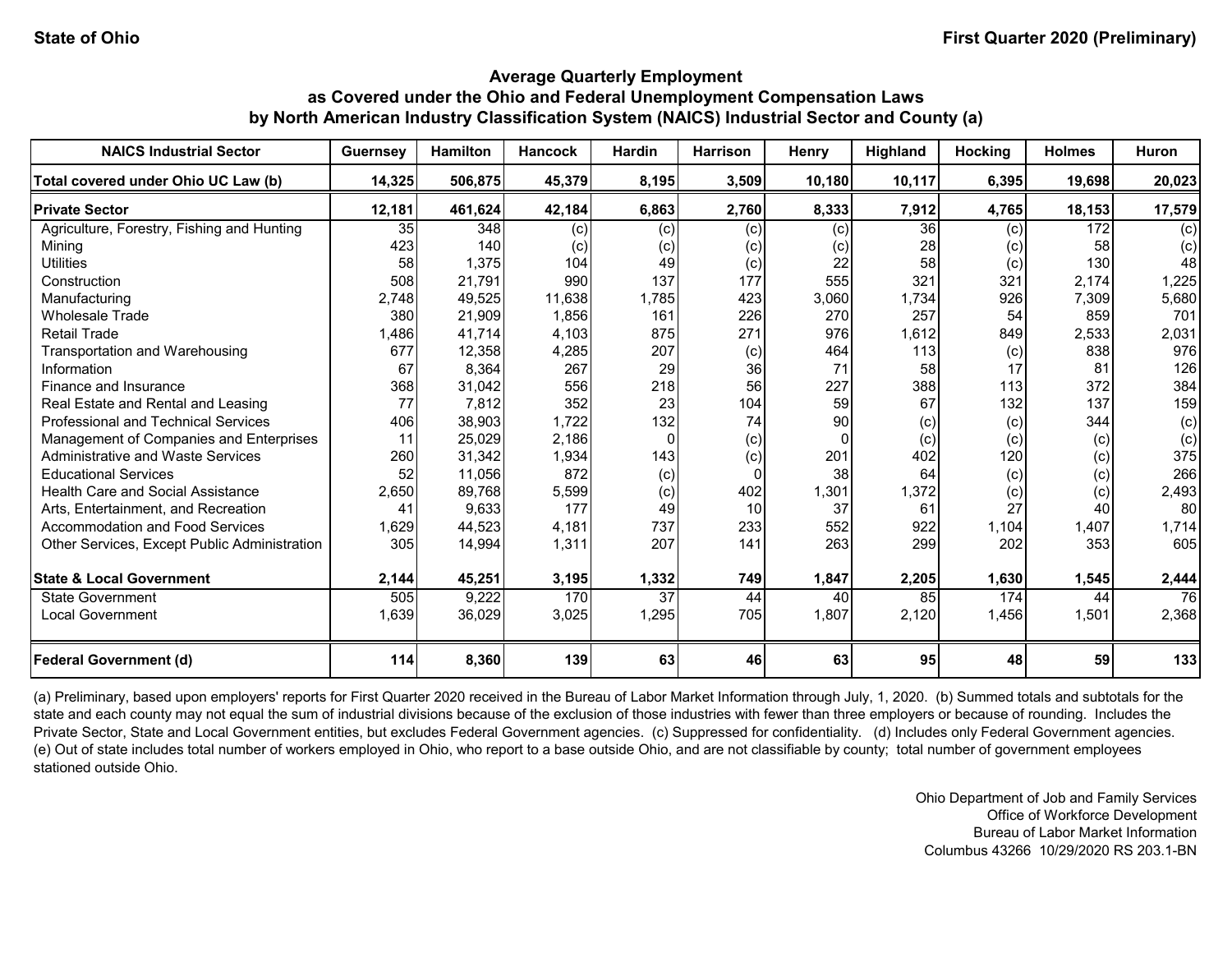| <b>NAICS Industrial Sector</b>               | <b>Jackson</b> | <b>Jefferson</b>  | Knox   | Lake   | Lawrence | Licking | Logan  | Lorain | Lucas   | <b>Madison</b> |
|----------------------------------------------|----------------|-------------------|--------|--------|----------|---------|--------|--------|---------|----------------|
| Total covered under Ohio UC Law (b)          | 10,185         | 20,375            | 19,865 | 94,700 | 13,163   | 65,661  | 18,454 | 94,649 | 204,289 | 18,170         |
| <b>Private Sector</b>                        | 8,696          | 16,587            | 17,135 | 84,019 | 10,519   | 57,515  | 16,349 | 80,007 | 178,751 | 15,133         |
| Agriculture, Forestry, Fishing and Hunting   | 39             | (c)               | 81     | 609    |          | 852     | (c)    | (c)    | 199     | 232            |
| Mining                                       | 21             | $\left( c\right)$ | 73     | 197    | (c)      | 44      | (c)    | (c)    | 103     |                |
| <b>Utilities</b>                             | 48             | 617               | 43     | 936    | 131      | 238     | 33     | 229    | 372     |                |
| Construction                                 | 435            | 858               | 936    | 3,555  | (c)      | 2,916   | 565    | 3,915  | 8,920   | 623            |
| Manufacturing                                | 2,748          | 1,618             | 4,372  | 21,980 | 935      | 7,395   | 5,179  | 16,326 | 26.961  | 3,840          |
| <b>Wholesale Trade</b>                       | 151            | 491               | 488    | 3,356  | 222      | 1,495   | 237    | 3,362  | 6,926   | 309            |
| <b>Retail Trade</b>                          | 1,390          | 2,605             | 2,035  | 12,288 | 1,716    | 7,405   | 1,624  | 12,367 | 22,089  | 1,781          |
| Transportation and Warehousing               | 182            | 1,474             | 222    | 1,266  | 687      | 11,284  | 2,203  | 2,337  | 5,696   | 3,949          |
| Information                                  | 59             | 239               | 112    | 713    | 67       | 216     | 68     | 575    | 1,917   | 18             |
| Finance and Insurance                        | 227            | 315               | 393    | 1,529  | 242      | 2,201   | 269    | 1,497  | 5,208   | 172            |
| Real Estate and Rental and Leasing           | 63             | 203               | 154    | 833    | 170      | 450     | 201    | 769    | 2,282   | 82             |
| Professional and Technical Services          | (c)            | (c)               | 372    | 3,346  | 242      | 2,360   | (c)    | 2,410  | 7,978   | 622            |
| Management of Companies and Enterprises      | (c)            | (c)               | 109    | 1,295  | 89       | 1,557   | (c)    | 1,153  | 5,759   | 0              |
| <b>Administrative and Waste Services</b>     | 452            | 875               | 899    | 5,016  | 584      | 2,817   | 933    | 4,866  | 13,227  | 985            |
| <b>Educational Services</b>                  | 37             | (c)               | 1,351  | 1,535  | 82       | 1,067   | 20     | 2,484  | 3,374   | (c)            |
| <b>Health Care and Social Assistance</b>     | 1,409          | (c)               | 3,112  | 11,878 | 3,073    | 6,935   | 1,870  | 14,096 | 37,920  | (c)            |
| Arts, Entertainment, and Recreation          | 20             | 131               | 66     | 938    | 32       | 565     | 561    | 847    | 3,703   | 44             |
| Accommodation and Food Services              | 1,065          | 1,647             | 1,760  | 9,926  | 1,274    | 5,421   | 1,363  | 9,177  | 20,066  | 1,116          |
| Other Services, Except Public Administration | 202            | 528               | 558    | 2,821  | 281      | 2,299   | 368    | 2.767  | 6,051   | 176            |
| <b>State &amp; Local Government</b>          | 1,489          | 3,788             | 2,730  | 10,681 | 2,644    | 8,146   | 2,105  | 14,642 | 25,538  | 3,037          |
| <b>State Government</b>                      | 137            | 73                | 280    | 79     | 235      | 976     | 69     | 1,169  | 7,175   | 1,283          |
| <b>Local Government</b>                      | 1,352          | 3,715             | 2,450  | 10,602 | 2,409    | 7,170   | 2,036  | 13,473 | 18,363  | 1,754          |
| <b>Federal Government (d)</b>                | 72             | 162               | 114    | 411    | 167      | 372     | 116    | 1,090  | 1,859   | 83             |

(a) Preliminary, based upon employers' reports for First Quarter 2020 received in the Bureau of Labor Market Information through July, 1, 2020. (b) Summed totals and subtotals for the state and each county may not equal the sum of industrial divisions because of the exclusion of those industries with fewer than three employers or because of rounding. Includes the Private Sector, State and Local Government entities, but excludes Federal Government agencies. (c) Suppressed for confidentiality. (d) Includes only Federal Government agencies. (e) Out of state includes total number of workers employed in Ohio, who report to a base outside Ohio, and are not classifiable by county; total number of government employees stationed outside Ohio.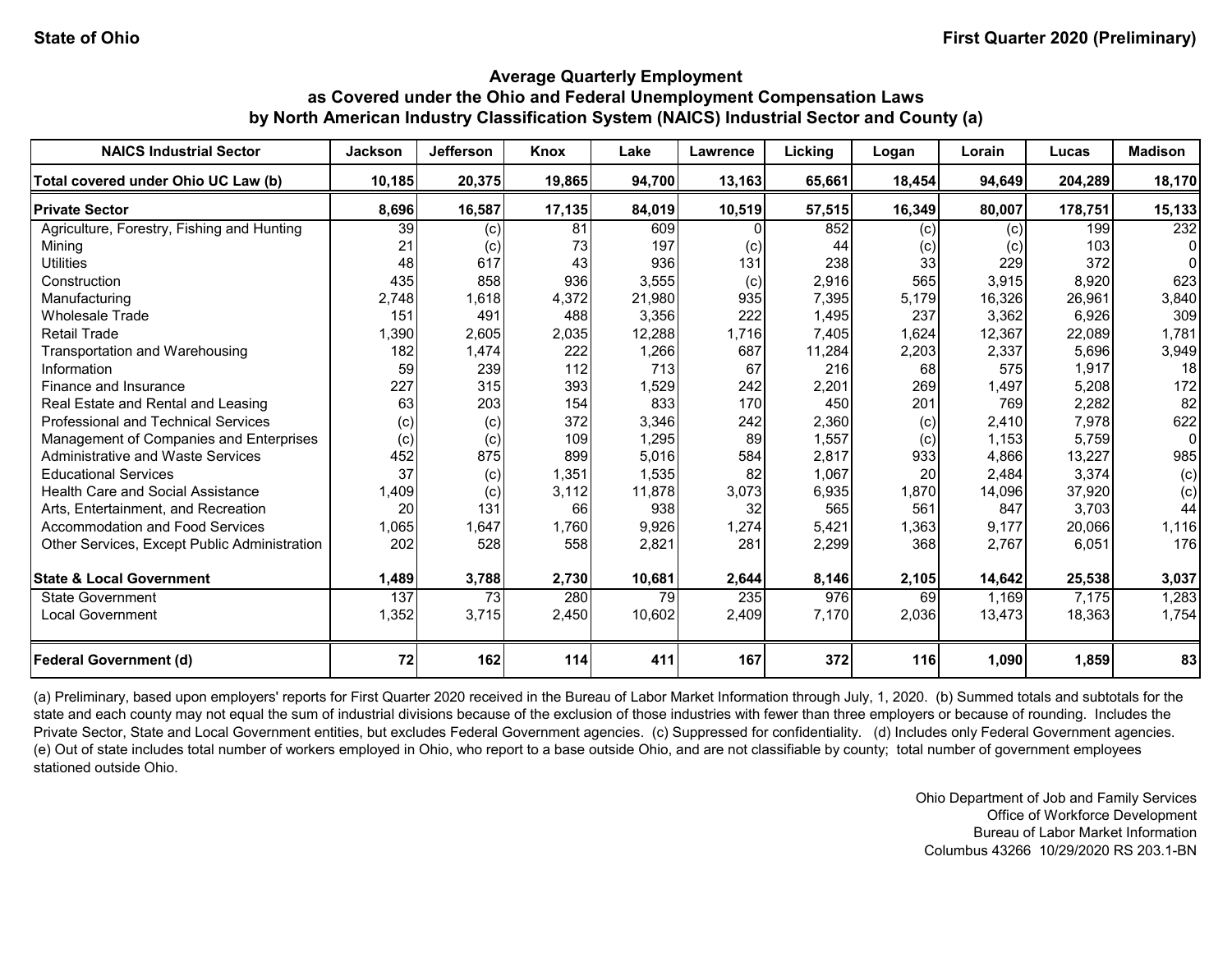| <b>NAICS Industrial Sector</b>               | <b>Mahoning</b> | <b>Marion</b>     | <b>Medina</b> | <b>Meigs</b> | <b>Mercer</b> | Miami  | <b>Monroe</b> | Montgomery | Morgan          | <b>Morrow</b> |
|----------------------------------------------|-----------------|-------------------|---------------|--------------|---------------|--------|---------------|------------|-----------------|---------------|
| Total covered under Ohio UC Law (b)          | 94,620          | 24,138            | 58,865        | 3,577        | 19,886        | 40,275 | 2,944         | 248,563    | 2,636           | 5,318         |
| <b>Private Sector</b>                        | 82,372          | 20,296            | 52,078        | 2,554        | 17,280        | 35,598 | 2,129         | 222,377    | 2,026           | 3,832         |
| Agriculture, Forestry, Fishing and Hunting   | 152             | (c)               | 162           | (c)          | (c)           | 87     | (c)           | 185        | 16 <sup>1</sup> | 55            |
| Mining                                       | 131             | $\left( c\right)$ | 15            | (c)          | (c)           | 57     | 110           | 74         | 16 <sup>1</sup> |               |
| <b>Utilities</b>                             | 365             | 102               | 59            | 28           | (c)           | (c)    | 41            | 695        | (c)             | (c)           |
| Construction                                 | 4,080           | 484               | 3,532         | 219          | 1,091         | 1,668  | 374           | 9,384      | 79              | 355           |
| Manufacturing                                | 9,313           | 5,899             | 9,170         | 144          | 6,427         | 10,877 | (c)           | 29,963     | 444             | 919           |
| <b>Wholesale Trade</b>                       | 4,347           | 660               | 3,346         | 43           | (c)           | (c)    | 35            | 9,116      | 345             | 81            |
| <b>Retail Trade</b>                          | 11,718          | 2,622             | 8,075         | 552          | 2,048         | 4,320  | 323           | 23,615     | 272             | 627           |
| Transportation and Warehousing               | 3,188           | 868               | 2,397         | 59           | 1,292         | 2,116  | 249           | 8,876      | (c)             | (c)           |
| Information                                  | 864             | 146               | 317           | 15           | 138           | 99     | 17            | 5,997      | 23              | 12            |
| Finance and Insurance                        | 1,814           | 319               | 1,250         | 120          | 602           | 670    | 99            | 11,036     | 85              | 68            |
| Real Estate and Rental and Leasing           | 893             | 421               | 582           | 74           | 51            | 229    | 26            | 3,032      |                 | 57            |
| Professional and Technical Services          | 2,782           | 258               | 2,092         | (c)          | 344           | 1,124  | 48            | 13,006     | 33              | (c)           |
| Management of Companies and Enterprises      | 1,128           | 111               | 2,689         | (c)          | (c)           | 587    | $\Omega$      | 3,379      |                 | (c)           |
| Administrative and Waste Services            | 6,254           | 1,412             | 2,622         | 82           | (c)           | 2,042  | 87            | 14,735     | 31              | 271           |
| <b>Educational Services</b>                  | 679             | 69                | 561           | (c)          | (c)           | 246    | (c)           | 6,676      |                 | (c)           |
| <b>Health Care and Social Assistance</b>     | 20,174          | 4,138             | 6,722         | (c)          | (c)           | 4,438  | (c)           | 50,733     | 406             | (c)           |
| Arts, Entertainment, and Recreation          | 1,279           | 109               | 735           | (c)          | 99            | 202    | (c)           | 2,551      | (c)             | 36            |
| Accommodation and Food Services              | 10,278          | 1,924             | 5,972         | (c)          | 1,189         | 3,558  | (c)           | 22,284     | (c)             | 411           |
| Other Services, Except Public Administration | 2,934           | 603               | 1,777         | 93           | 716           | 1,248  | 118           | 7,040      | 29              | 74            |
| <b>State &amp; Local Government</b>          | 12,248          | 3,842             | 6,787         | 1,023        | 2,606         | 4,677  | 815           | 26,186     | 610             | 1,486         |
| State Government                             | 2,489           | 707               | 116           | 34           | 188           | 127    | 38            | 1,093      | 60              | 66            |
| <b>Local Government</b>                      | 9,759           | 3,135             | 6,671         | 989          | 2,418         | 4,550  | 777           | 25,093     | 550             | 1,420         |
| <b>Federal Government (d)</b>                | 1,158           | 110               | 366           | 59           | 92            | 192    | 51            | 4,235      | 54              | 47            |

(a) Preliminary, based upon employers' reports for First Quarter 2020 received in the Bureau of Labor Market Information through July, 1, 2020. (b) Summed totals and subtotals for the state and each county may not equal the sum of industrial divisions because of the exclusion of those industries with fewer than three employers or because of rounding. Includes the Private Sector, State and Local Government entities, but excludes Federal Government agencies. (c) Suppressed for confidentiality. (d) Includes only Federal Government agencies. (e) Out of state includes total number of workers employed in Ohio, who report to a base outside Ohio, and are not classifiable by county; total number of government employees stationed outside Ohio.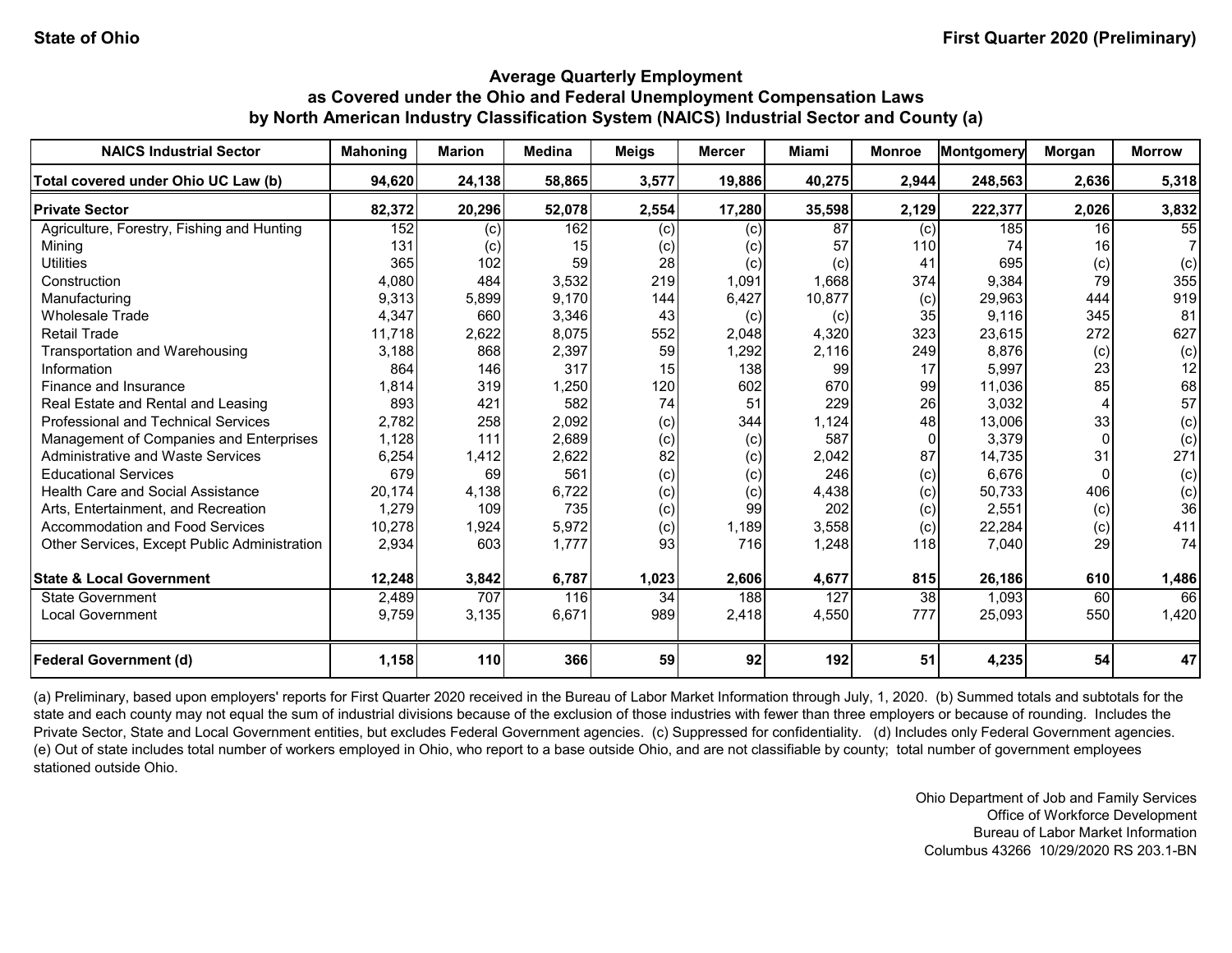| <b>NAICS Industrial Sector</b>               | <b>Muskingum</b> | <b>Noble</b> | <b>Ottawa</b> | Paulding | <b>Perry</b> | <b>Pickaway</b> | <b>Pike</b> | Portage | <b>Preble</b> | <b>Putnam</b> |
|----------------------------------------------|------------------|--------------|---------------|----------|--------------|-----------------|-------------|---------|---------------|---------------|
| Total covered under Ohio UC Law (b)          | 33,138           | 2,876        | 11,813        | 4,793    | 6,281        | 13,879          | 9,353       | 54,132  | 10,480        | 11,505        |
| <b>Private Sector</b>                        | 28,131           | 1,902        | 9,782         | 3,782    | 4,771        | 10,342          | 7,994       | 43,523  | 8,751         | 9,892         |
| Agriculture, Forestry, Fishing and Hunting   | 25               |              | 61            | (c)      | 12           | 165             | (c)         | 154     | (c)           | (c)           |
| Mining                                       | 1,120            | 75           | 87            | (c)      | 140          | 27              | (c)         | 235     | (c)           | (c)           |
| <b>Utilities</b>                             | 242              | (c)          | (c)           | (c)      | 25           | (c)             | (c)         | (c)     | (c)           | (c)           |
| Construction                                 | 966              | 102          | 637           | 287      | 297          | 978             | 305         | 1,772   | 400           | 846           |
| Manufacturing                                | 2,902            | 229          | 1,927         | 1,144    | 1,018        | 2,100           | 696         | 10,597  | 3,407         | 3,440         |
| <b>Wholesale Trade</b>                       | 802              | (c)          | (c)           | (c)      | 240          | (c)             | (c)         | 2,989   | (c)           | 413           |
| <b>Retail Trade</b>                          | 4,746            | 275          | 1,269         | 370      | 745          | 1,460           | 997         | 6,645   | 1,138         | 1,163         |
| Transportation and Warehousing               | 1,862            | 142          | 243           | 275      | 44           | 368             | 537         | (c)     | 412           | (c)           |
| Information                                  | 711              | 16           | 32            | 24       | 12           | 25              | 34          | 404     | 15            | 46            |
| Finance and Insurance                        | 718              | 81           | 276           | 91       | 141          | 272             | 214         | 651     | 194           | 288           |
| Real Estate and Rental and Leasing           | 228              | 6            | 107           | 13       | 16           | 108             | 50          | 481     | 59            | 31            |
| Professional and Technical Services          | 679              | 99           | 173           | 72       | 89           | 179             | (c)         | 1,816   | 181           | 191           |
| Management of Companies and Enterprises      | 112              | (c)          | 59            | (c)      | 117          | 91              | (c)         | 756     | (c)           | 0             |
| <b>Administrative and Waste Services</b>     | 1,031            | (c)          | 178           | (c)      | 329          | 528             | 2,108       | 1,175   | (c)           | 410           |
| <b>Educational Services</b>                  | 423              |              | (c)           | (c)      | (c)          | (c)             | (c)         | 548     | 19            | 140           |
| <b>Health Care and Social Assistance</b>     | 6,694            | 358          | (c)           | (c)      | (c)          | (c)             | (c)         | 5,614   | 1,077         | 1,216         |
| Arts, Entertainment, and Recreation          | 258              | (c)          | 397           | (c)      | 17           | 38              | (c)         | 272     | 20            | 57            |
| Accommodation and Food Services              | 3,476            | (c)          | 1,415         | (c)      | 427          | 1,263           | (c)         | 6,402   | 892           | 856           |
| Other Services, Except Public Administration | 1,134            | 66           | 301           | 74       | 152          | 317             | 164         | 1,532   | 306           | 416           |
| <b>State &amp; Local Government</b>          | 5,007            | 974          | 2,031         | 1,011    | 1,510        | 3,537           | 1,359       | 10,609  | 1,729         | 1,613         |
| State Government                             | 295              | 473          | 155           | 33       | 43           | 1,387           | 87          | (c)     | 63            | 43            |
| <b>Local Government</b>                      | 4,712            | 501          | 1,876         | 978      | 1,467        | 2,150           | 1,272       | (c)     | 1,666         | 1,570         |
| <b>Federal Government (d)</b>                | 228              | 22           | 259           | 47       | 61           | 95              | 58          | 351     | 74            | 64            |

(a) Preliminary, based upon employers' reports for First Quarter 2020 received in the Bureau of Labor Market Information through July, 1, 2020. (b) Summed totals and subtotals for the state and each county may not equal the sum of industrial divisions because of the exclusion of those industries with fewer than three employers or because of rounding. Includes the Private Sector, State and Local Government entities, but excludes Federal Government agencies. (c) Suppressed for confidentiality. (d) Includes only Federal Government agencies. (e) Out of state includes total number of workers employed in Ohio, who report to a base outside Ohio, and are not classifiable by county; total number of government employees stationed outside Ohio.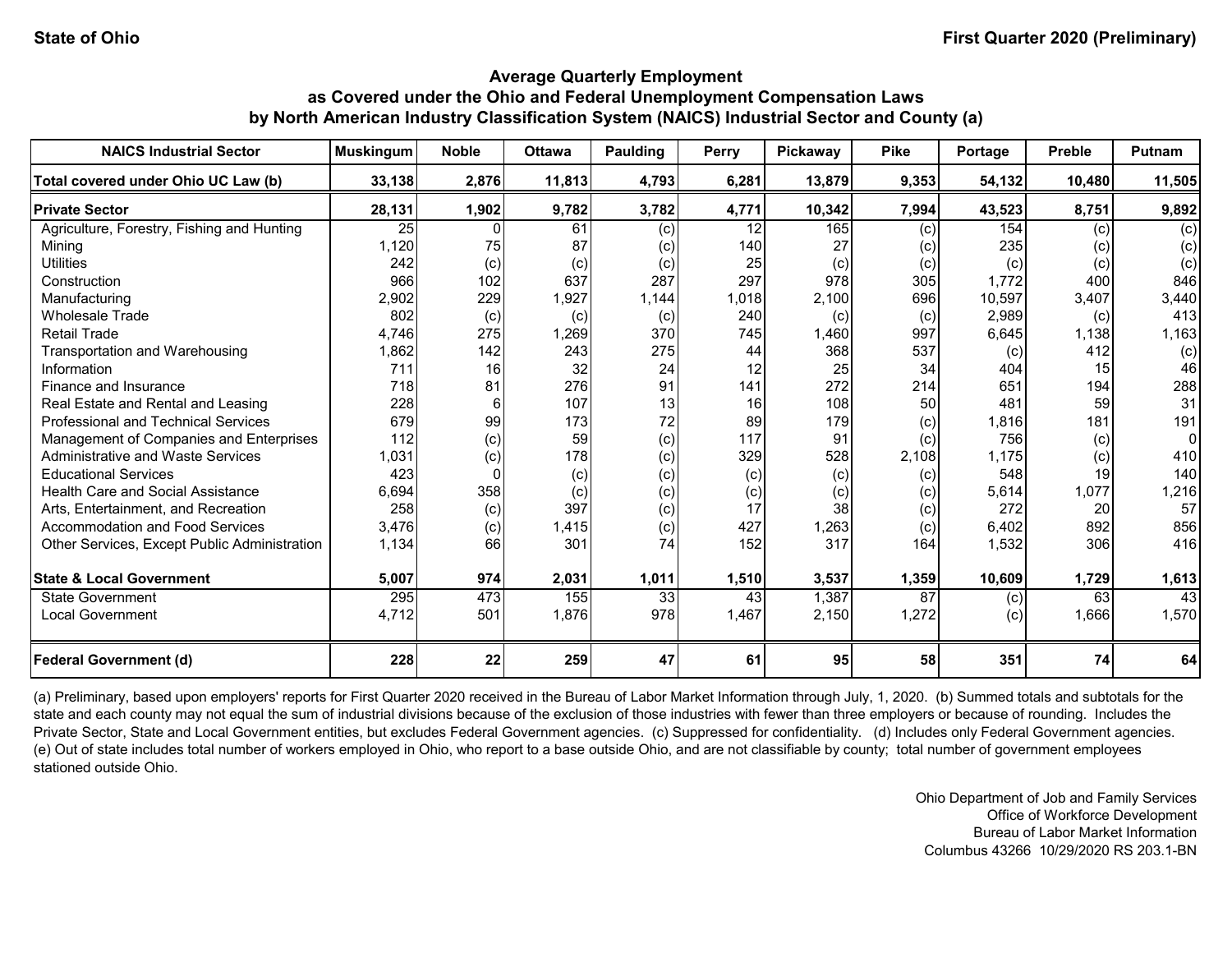| <b>NAICS Industrial Sector</b>               | <b>Richland</b> | <b>Ross</b> | Sandusky   | <b>Scioto</b> | <b>Seneca</b> | <b>Shelby</b> | <b>Stark</b> | <b>Summit</b> | <b>Trumbull</b> | <b>Tuscarawas</b> |
|----------------------------------------------|-----------------|-------------|------------|---------------|---------------|---------------|--------------|---------------|-----------------|-------------------|
| Total covered under Ohio UC Law (b)          | 48,679          | 27,480      | 24,713     | 23,204        | 18,967        | 26,779        | 155,552      | 262,673       | 61,192          | 35,455            |
| <b>Private Sector</b>                        | 41,816          | 22,614      | 21,944     | 18,232        | 16,363        | 24,418        | 137,613      | 236,327       | 52,418          | 30,704            |
| Agriculture, Forestry, Fishing and Hunting   | (c)             | 75          | (c)        | (c)           | 48            | 150           | 174          | 112           | 104             | 136               |
| Mining                                       | $\left( $       | 22          | (c)        | (c)           | 141           |               | 316          | 110           |                 | 899               |
| <b>Utilities</b>                             | 135             | 195         | 48         | 93            | 119           | (c)           | 635          | 1,069         | 144             | 119               |
| Construction                                 | 1,946           | 787         | 855        | 495           | 811           | 1,538         | 6,824        | 10,776        | 2,411           | 1,336             |
| Manufacturing                                | 9,705           | 4,051       | 9,000      | 1,465         | 4,499         | 12,434        | 25,148       | 28,296        | 7,433           | 7,607             |
| <b>Wholesale Trade</b>                       | 1,580           | 574         | 550        | 403           | 658           | 1,194         | 5,734        | 12,974        | 2,082           | 1,104             |
| <b>Retail Trade</b>                          | 6,313           | 3,654       | 2,434      | 2,856         | 2,073         | 1,895         | 18,810       | 28,881        | 9,942           | 4,276             |
| Transportation and Warehousing               | 1,307           | 996         | 671        | 497           | 509           | (c)           | 3,291        | 11,162        | 2,130           | 787               |
| Information                                  | 436             | 190         | 111        | 136           | 156           | 83            | 1,374        | 4,117         | 323             | 219               |
| Finance and Insurance                        | 1,012           | 495         | 506        | 383           | 412           | 310           | 5.144        | 10,018        | 1,289           | 756               |
| Real Estate and Rental and Leasing           | 295             | 149         | 310        | 221           | 57            | 94            | 1,406        | 2,890         | 871             | 333               |
| <b>Professional and Technical Services</b>   | 836             | 325         | 394        | 529           | 319           | 336           | 4,888        | 13,500        | 995             | 999               |
| Management of Companies and Enterprises      | 86              | 163         | 235        | 104           | 95            | 10            | 1,736        | 13,619        | 567             | 170               |
| Administrative and Waste Services            | 3,211           | 1,054       | 882        | 436           | 503           | 1,186         | 7,964        | 15,084        | 3,924           | 1,817             |
| <b>Educational Services</b>                  | 577             | 81          | (c)        | 146           | 815           | 148           | 3,203        | 3,678         | 455             | 209               |
| <b>Health Care and Social Assistance</b>     | 7,401           | 6,197       | (c)        | 7,408         | 2,382         | 1,800         | 27,811       | 45,340        | 10,200          | 5,045             |
| Arts, Entertainment, and Recreation          | 724             | 108         | 153        | 58            | 98            | 83            | 1,592        | 4,303         | 436             | 213               |
| Accommodation and Food Services              | 4,821           | 2,992       | 1,962      | 2,463         | 2,084         | 1,386         | 15,858       | 22,348        | 6,898           | 3,620             |
| Other Services, Except Public Administration | 1,328           | 505         | 642        | 510           | 587           | 689           | 5,705        | 8,052         | 2,142           | 1,060             |
| <b>State &amp; Local Government</b>          | 6,863           | 4,866       | 2,769      | 4,972         | 2,604         | 2,361         | 17,939       | 26,346        | 8,774           | 4,751             |
| <b>State Government</b>                      | 1,447           | 1,623       | 96         | 1,543         | 309           | 187           | 1,315        | 4,028         | 714             | 486               |
| <b>Local Government</b>                      | 5,416           | 3,243       | 2,673      | 3,429         | 2,295         | 2,174         | 16,624       | 22,318        | 8,060           | 4,265             |
| <b>Federal Government (d)</b>                | 656             | 1,651       | <b>116</b> | 173           | 114           | 70 I          | 929          | 1,931         | 499             | 255               |

(a) Preliminary, based upon employers' reports for First Quarter 2020 received in the Bureau of Labor Market Information through July, 1, 2020. (b) Summed totals and subtotals for the state and each county may not equal the sum of industrial divisions because of the exclusion of those industries with fewer than three employers or because of rounding. Includes the Private Sector, State and Local Government entities, but excludes Federal Government agencies. (c) Suppressed for confidentiality. (d) Includes only Federal Government agencies. (e) Out of state includes total number of workers employed in Ohio, who report to a base outside Ohio, and are not classifiable by county; total number of government employees stationed outside Ohio.